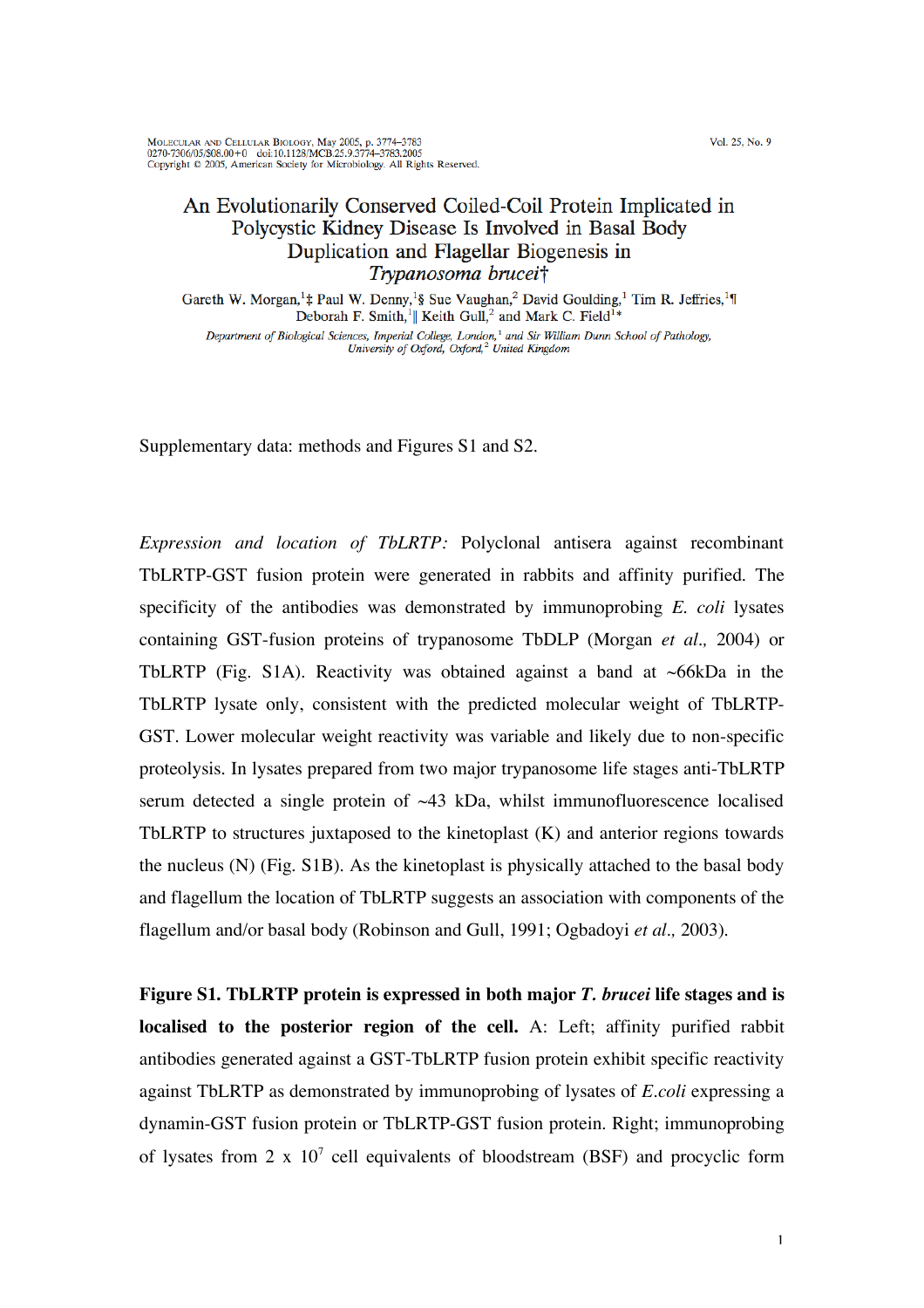(PCF) cells with anti-TbLRTP antibodies demonstrates approximately equivalent expression levels in the two life stages. Trypanosomal BiP (TbBiP) is used as a loading control. B: Immunofluorescence images of PFA fixed PCF or BSF cells with anti-TbLRTP antibodies. The position of the nucleus  $(N)$  and kinetoplast  $(K)$  is visualised by DAPI staining. In PCF cells TbLRTP is juxtaposed to the kinetoplast and the nuclear region (upper panel). In BSF cells (lower panel) TbLRTP is localised to structures originating from the kinetoplast running to the posterior of the nuclear envelope, underlying the flagellum. Bars  $= 5 \mu m$ .

## **Figure S2. Schematic of the cellular dimensions and cell cycle of trypanosomes.**

A: Schematics of interphase trypanosome and a cell in late stages of cell division are shown, together with the positions of marker organelles. Distances from the posterior of the cell to the anterior tip (length) and to the kinetoplast or nucleus are shown, and are taken from the data presented in this report. P; posterior, K; kinetoplast (subscript p; posterior, a; anterior), N; nucleus (subscript p; posterior, a; anterior), A; anterior extremity. DNA-containing organelles are in blue, basal bodies in red. B: A full cell cycle is shown, with the basal bodies in red and the kinetoplast and nucleus in blue; the kinetoplast is the smaller structure close to the basal bodies. The kinetoplast/nucleus/basal body configurations are shown. During interphase there are two basal bodies, the old one originating from the previous but one cell division and the probasal body that arose during the last division. On entering cell division the basal bodies mature and replicate. At about the same time the kinetoplast enters S phase and elongates. Hence all cells that are of the 1K1N configuration should have either two or four basal bodies. Cell division is completed by segregation of a pair of basal bodies with each daughter kinetoplast, followed by nuclear division and finally organellar repositioning prior to the cleavage furrow dividing the cell into two daughter cells to complete cytokinesis and cell division.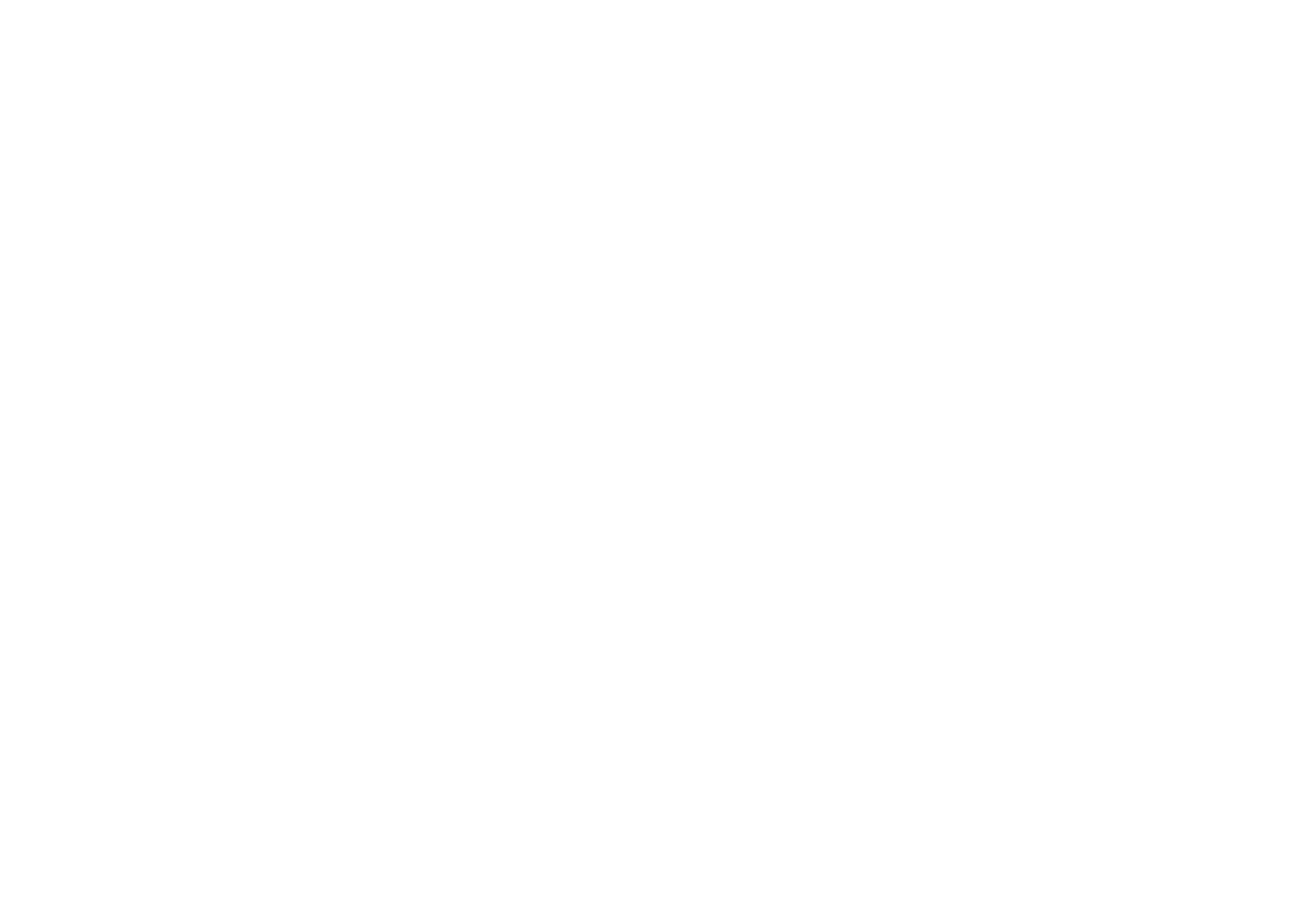

- Kinetoplast (K)  $\bullet$
- Basal body

Nucleus (N)